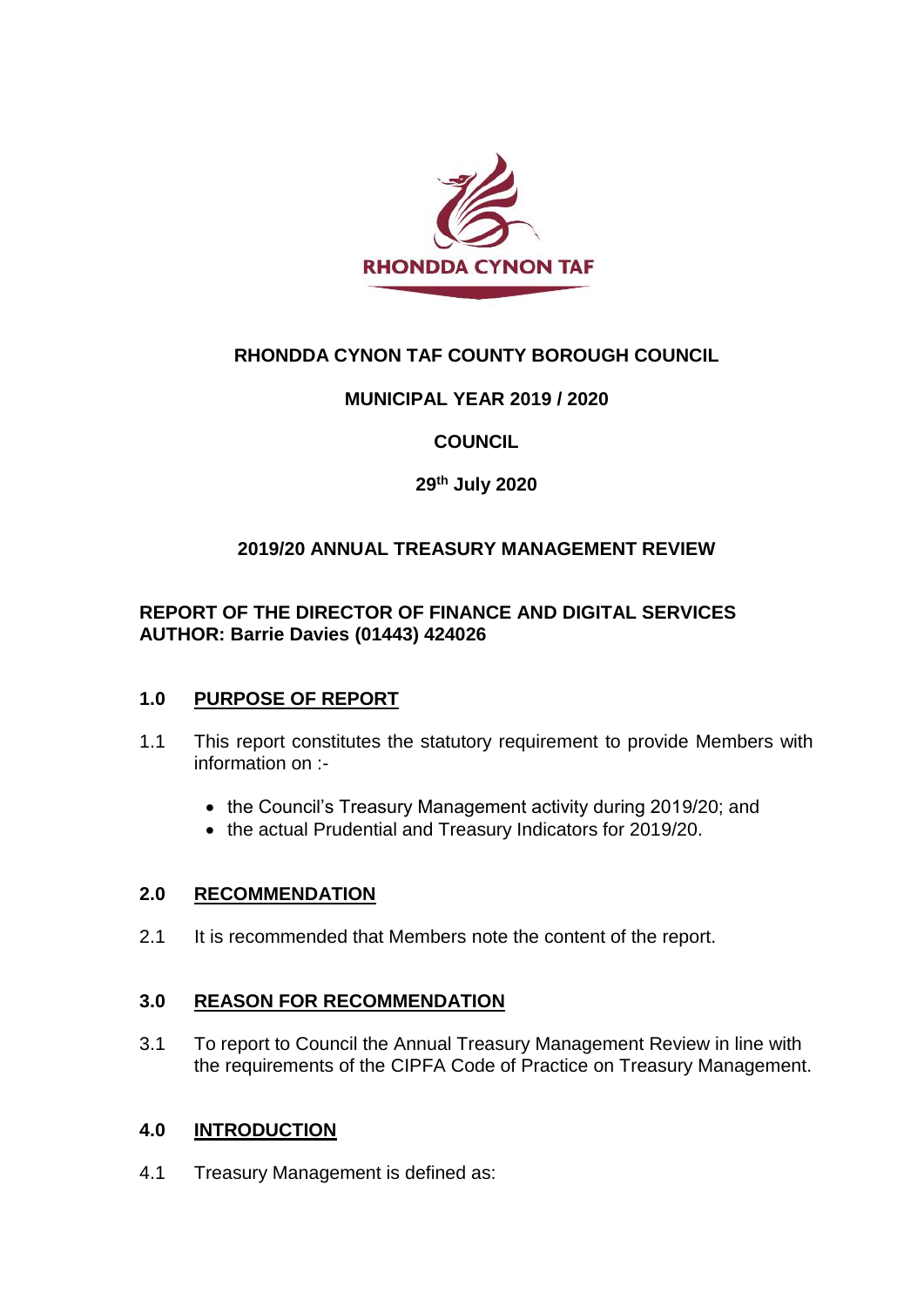*"The management of a local authority's cash flows, its borrowings and its investments, the management of the associated risks, and the pursuit of the optimum performance or return consistent with those risks".*

- 4.2 This report meets the requirements of both the CIPFA Code of Practice on Treasury Management and the CIPFA Prudential Code for Capital Finance in Local Authorities. The Council is required to comply with both Codes through Regulations issued under the Local Government Act 2003.
- 4.3 The primary requirements of the Codes are as follows:
	- Creation and maintenance of a Treasury Management Policy.
	- Creation and maintenance of Treasury Management Practices, which set out the manner in which the Council will seek to achieve stated policies and objectives.
	- Approval by Council (by 31<sup>st</sup> March) of:
		- o A Treasury Management Strategy Report including Treasury Indicators and an Investment Strategy for the year ahead; and
		- o A Capital Strategy Report (including Prudential Indicators) to support the Council's strategic and financial planning arrangements.
	- Council approval of a Mid-Year Treasury Management Stewardship Report and an Annual Treasury Management Review Report for the previous year.
	- Effective scrutiny of the Treasury Management function.
- 4.4 Rhondda Cynon Taf County Borough Council complies with these requirements and supplements this by including information on treasury activities and prudential indicators in the quarterly Council performance reports to Members.
- 4.5 During 2019/20, the Finance and Performance Scrutiny Committee reviewed the 2019/20 Strategy and Mid-Year Review, and scrutinised the Treasury Management function via quarterly performance reports for quarters 1 and 2. Due to the outbreak of the coronavirus pandemic (COVID-19), the quarter 3 report was published as a delegated decision and the quarter 4 update is scheduled to be reported to Cabinet on 28<sup>th</sup> July 2020 and then reviewed by the Overview and Scrutiny Committee on 30<sup>th</sup> July 2020.
- 4.6 This annual report will cover the following areas of treasury activity during 2019/20:
	- Treasury Management advisors;
	- Economic background;
	- Borrowing strategy;
	- Borrowing activity and results;
	- Estimated and actual treasury position and prudential and treasury indicators;
	- Investment strategy; and
	- Investment activity and results.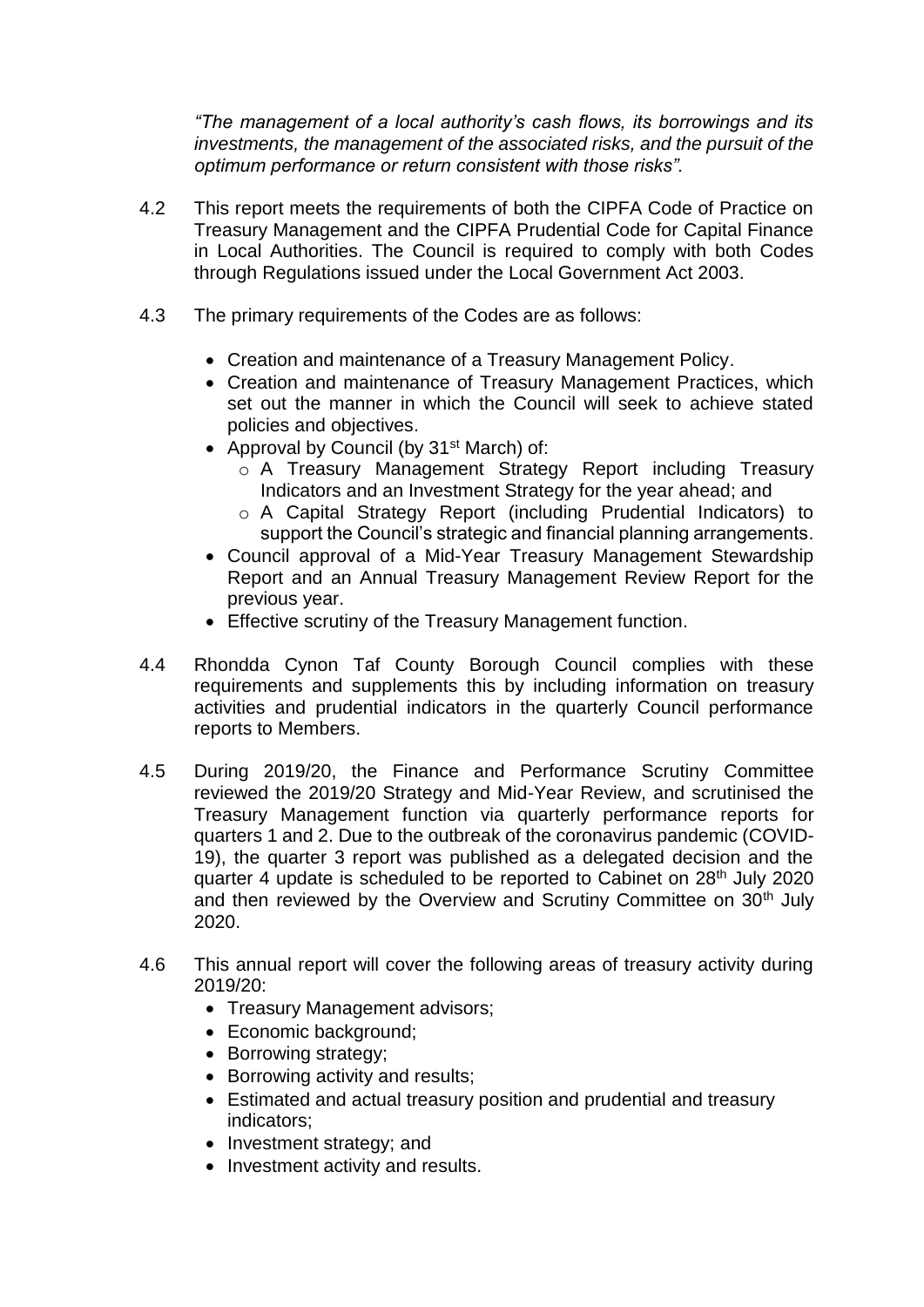4.7 It should be noted that the accounting practice to be followed by the Council requires financial instruments in the statutory accounts (debt, investments, etc.) to be measured in a method compliant with International Financial Reporting Standards. The figures in this report are based on the principal amounts borrowed and invested and so may differ from those in the Council's Statement of Accounts.

## **5.0 TREASURY MANAGEMENT ADVISORS**

- 5.1 The Council appointed Arlingclose as its Treasury Management Advisors from 1<sup>st</sup> April 2019 for the 3 year period up to 31<sup>st</sup> March 2022, with the option to extend for up to 2 years.
- 5.2 To date the service provided has been good. The Council will continue to monitor the advisor's performance. If any adverse performance or contractual issues arise, Members will be advised accordingly.
- 5.3 The Council recognises that although information and advice is provided via the contract, responsibility for Treasury Management decisions remains with the Council.

### **6.0 ECONOMIC BACKGROUND**

- 6.1 General Economic Background
- 6.1.1 During the course of 2019/20, the United Kingdom's exit from the European Union remained one of the major influences on the UK economy with the initial 29th March 2019 Brexit deadline extended on a number of occasions until the eventual withdrawal on the 31<sup>st</sup> January 2020. Over this period, the United Kingdom's negotiations on exiting the European Union and future trading arrangements also drove volatility, particularly in foreign exchange markets. The outcome of the UK General Election held on 12<sup>th</sup> December 2019 removed a lot of market uncertainty.
- 6.1.2 The World Health Organisation determined COVID-19 to be a Global Pandemic on the 11<sup>th</sup> March 2020 and resulted in significant falls in financial markets. Government measures put in place to slow the spread of COVID-19 had and continue to have a significant impact on the United Kingdom and many other countries around the world, with decreasing economic activity.
- 6.1.3 The medium-term global economic outlook is weak. While containment measures taken by national governments are being eased, it is likely to be some time before demand recovers to pre-pandemic levels due to increased unemployment, the ongoing need for virus control measures and the impact upon business and consumer confidence. The Consumer Prices Index (CPI)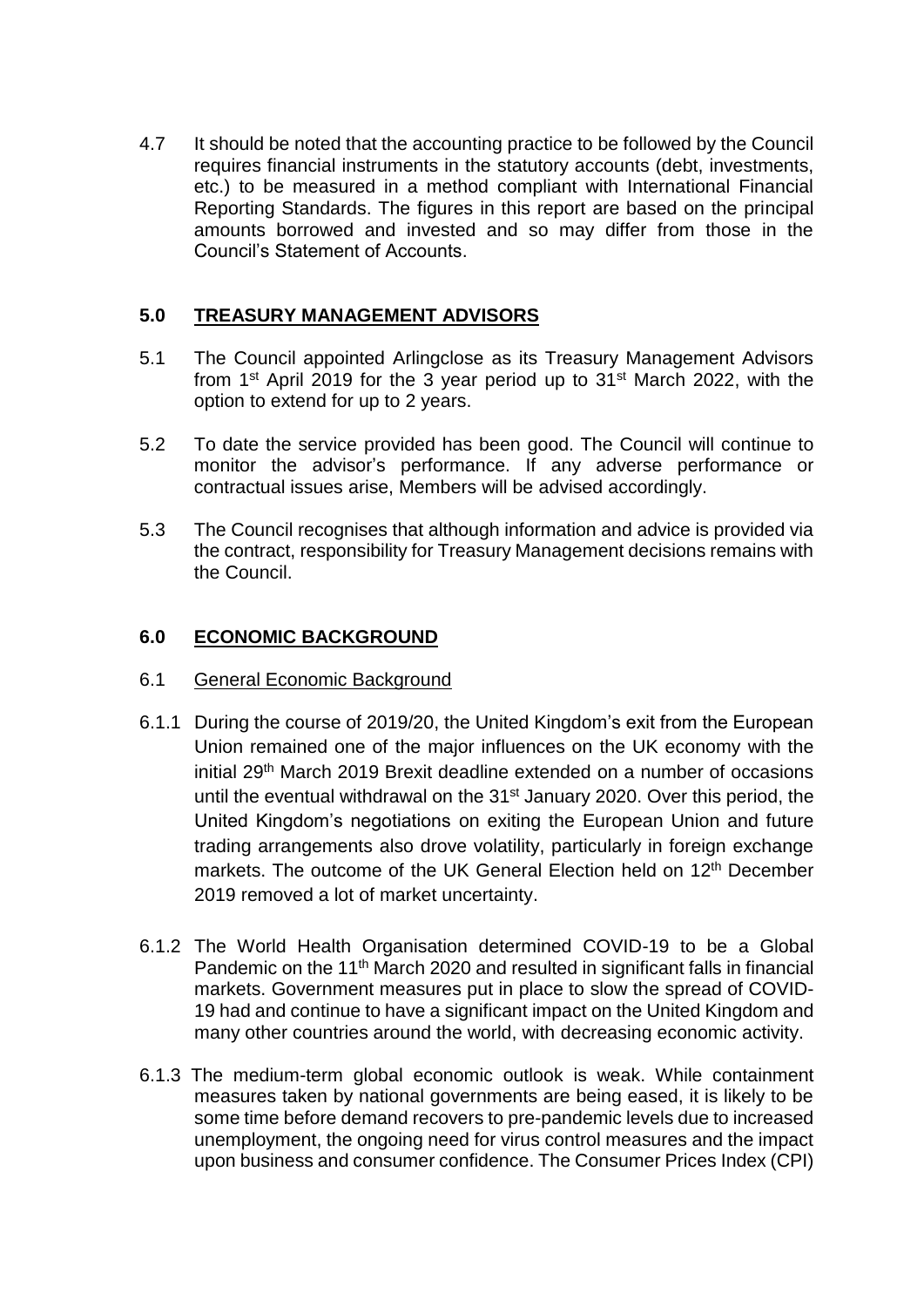annual increase to March 2020 was 1.5%, which reduced to 0.6% in June 2020.

- 6.1.4 The Bank of England had held interest rates at 0.75% throughout 2019/20 before reducing rates on 11<sup>th</sup> March 2020 to 0.25% and then on 19<sup>th</sup> March 2020 reducing rates further to the record low of 0.1%. The value of quantitative easing (Bank of England purchasing government bonds to stimulate the economy) increased by £210bn in March 2020 and by a further £100bn in June 2020.
- 6.1.5 The Council continued to maintain a low risk strategy throughout the year to ensure exposure to any capital loss was minimised.
- 6.2 Short term investment rates
- 6.2.1 The Council's investment income is subject to changes in short term interest rates. The level of the Bank Rate is one of the main determinants of the rate of interest the Council receives on its short term investments. The forward looking estimate of the Bank Rate, provided by our Treasury Management advisors in July 2020, is for the rate to remain at 0.1% until at least 2022/23, whilst not ruling out further reductions.
- 6.3 Longer term interest rates
- 6.3.1 The majority of the Council's borrowing is from the PWLB (Public Works Loan Board). Long-term borrowing rates are influenced by gilt yields which are driven by inflation and demand/supply considerations.
- 6.3.2 During August 2012, HM Treasury introduced "the certainty rate", whereby local authorities are able to access borrowing at 0.2% cheaper than published PWLB rates. In order to access the discounted rate, authorities were required to provide Welsh Government (and onward, the Debt Management Office) with an indication of their potential borrowing requirements for the next 3 years.

|         | 5 years | 10 years | 20 years | 50 years |
|---------|---------|----------|----------|----------|
| Average | 1.78%   | 2.03%    | 2.51%    | 2.40%    |
| Highest | 2.48%   | 2.79%    | 3.21%    | 3.05%    |
| Lowest  | 0.99%   | 1.15%    | 1.66%    | 1.57%    |

6.3.3 PWLB rates during 2019/20 were as follows (these are the "certainty rates"):

## **7.0 BORROWING STRATEGY**

7.1 The borrowing strategy for 2019/20, as included in the 2019/20 Treasury Management Strategy and approved by Council on 27<sup>th</sup> March 2019, stated that the borrowing requirement to fund the 2019/20 Capital Programme was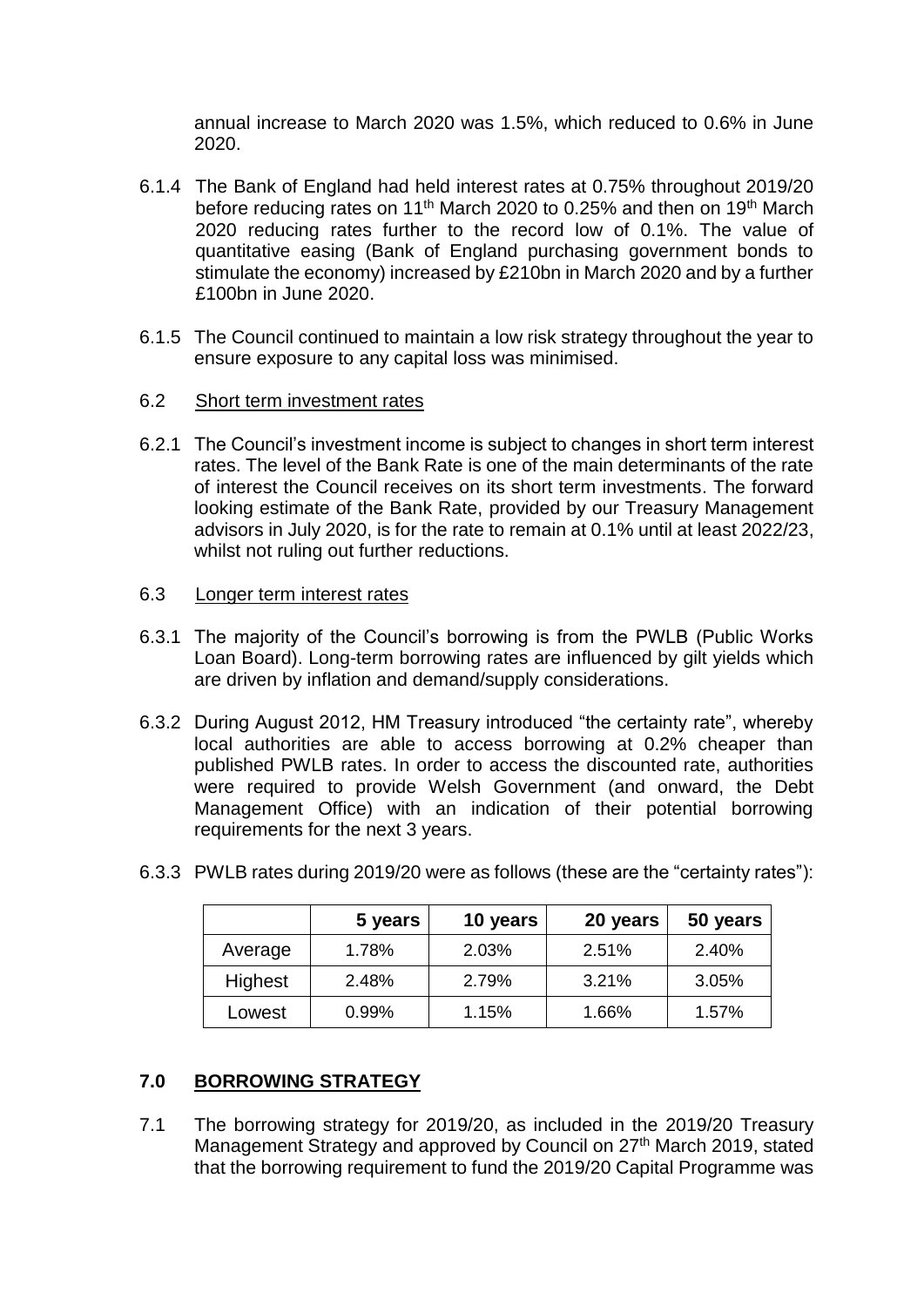£44.0m. In line with the capital programme, the borrowing requirement decreased to £36.5m during the year largely due to the re-profiling of the 21<sup>st</sup> Century Schools schemes. It was also reported that the Council's policy will continue to be to maximise "internal borrowing", running down cash balances and foregoing interest earned at historically low rates. This also minimises counterparty risk (risk that an investment may become irrecoverable).

- 7.2 The Strategy also reported that the Section 151 Officer, under delegated powers, would take the most appropriate form of borrowing depending upon the prevailing interest rates at the time, taking into account advice provided by our advisors and an assessment of risk.
- 7.3 Affordability and the cost of carry remain important influences on the Council's borrowing strategy. Whilst short term borrowing was taken during 2019/20, the Council also took the opportunity, in line with advice, to take longer term debt to take advantage of lower PWLB rates. This borrowing was taken before Her Majesty's Treasury raised PWLB interest rates by 1% in October 2019. The graph below shows the changes in the longer term PWLB borrowing rates during 2019/20:



7.4 The 2019/20 Treasury Management Strategy also reported that the Council has previously taken advantage of maximising debt rescheduling opportunities to, for example, generate savings at minimum risk, and that the Section 151 Officer would monitor prevailing rates for any opportunities during the year based upon information provided by the Council's Treasury advisors. For 2019/20, changes in PWLB rate calculations reduced the attractiveness of early repayments associated with rescheduling and as a result no debt rescheduling took place.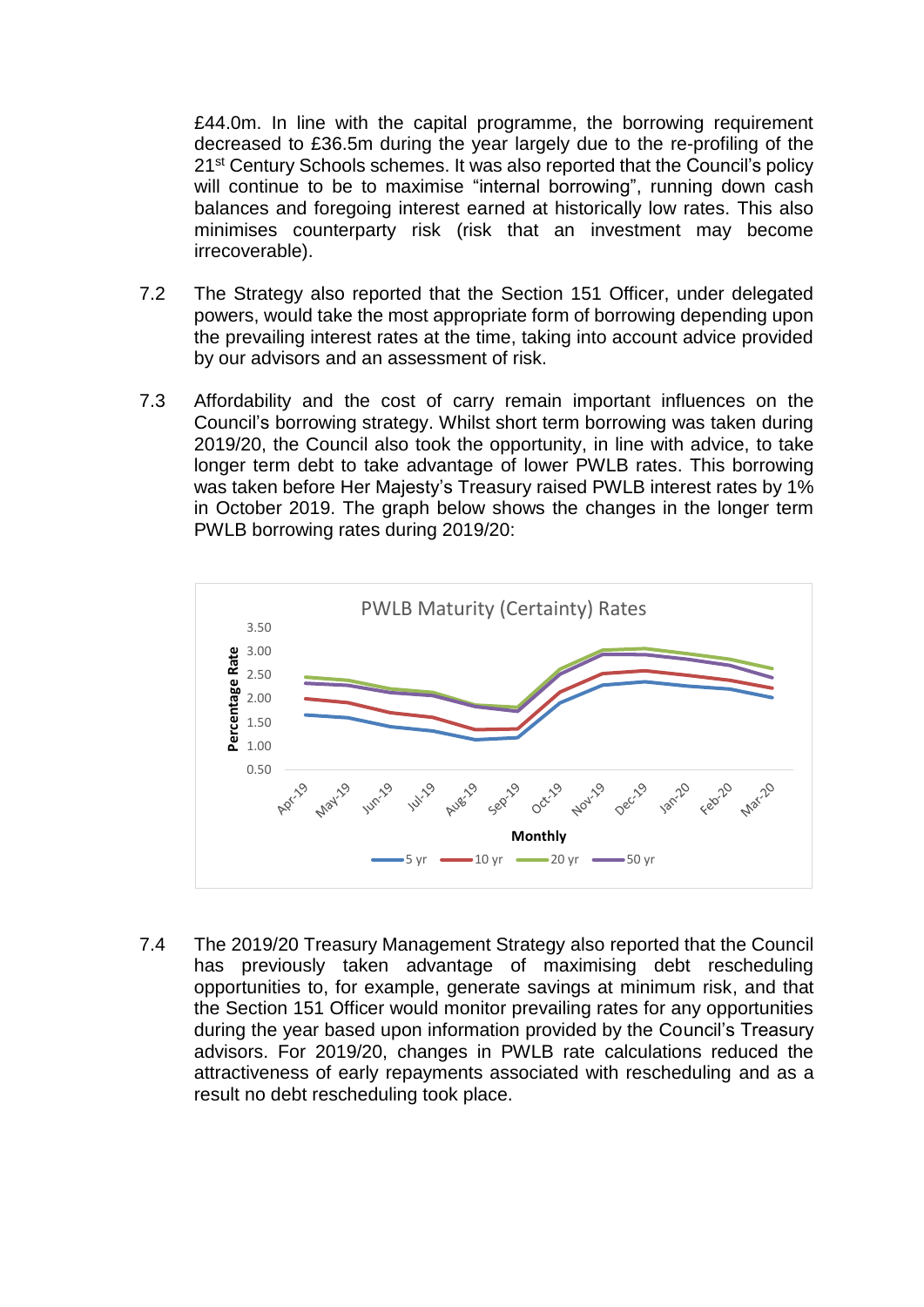# **8.0 BORROWING ACTIVITY AND RESULTS**

8.1 A summary of the Council's borrowing activity (excluding Finance Leases) is set out in the table below:

|                                     | Opening<br><b>Balance 1st</b><br><b>April 2019</b> | <b>Movement</b> | <b>Closing</b><br><b>Balance</b><br>31 <sup>st</sup> March<br>2020 | Average<br><b>Debt</b> | Total<br><b>Interest</b> | Weighted<br>Average<br><b>Interest</b> |
|-------------------------------------|----------------------------------------------------|-----------------|--------------------------------------------------------------------|------------------------|--------------------------|----------------------------------------|
|                                     | £M                                                 | £M              | £M                                                                 | £M                     | £M                       | %                                      |
| PWLB*                               | 168.697                                            | 71.448          | 240.145                                                            | 217.454                | 6.932                    | 3.19                                   |
| <b>Banks</b><br>LOBO**              | 31.000                                             | 0               | 31.000                                                             | 31.000                 | 1.395                    | 4.50                                   |
| <b>Banks</b><br>Fixed<br>Term       | 54.500                                             | 0               | 54.500                                                             | 54.500                 | 2.725                    | 5.00                                   |
| Local<br>Authority<br><b>Bodies</b> | 77.000                                             | (30.000)        | 47.000                                                             | 40.380                 | 0.398                    | 0.99                                   |
| Total                               | 331.197                                            | 41.448          | 372.645                                                            | 343.334                | 11.450                   | 3.33                                   |

*\* The movements in PWLB debt include the repayment of instalments of existing Equal Instalment of Principal (EIP) loans.*

*\*\* A "LOBO" loan is one where the lender has options to vary the interest rate. If the lender chooses to exercise that option, the borrower has an option to repay.*

The average interest rate of debt as at 31st March 2020 was 3.15%.

8.2 A more detailed breakdown of PWLB long term borrowing undertaken during the year is set out below:

| <b>Date</b>                 | Loan Type                   | <b>PWLB</b><br>Loan<br><b>Amount</b> | <b>Period</b> | Rate |
|-----------------------------|-----------------------------|--------------------------------------|---------------|------|
|                             |                             | £M                                   |               | %    |
| 5 <sup>th</sup> July 2019   | <b>EIP (Certainty Rate)</b> | 30.000                               | 15 years      | 1.41 |
| 5 <sup>th</sup> August 2019 | <b>EIP (Certainty Rate)</b> | 10.000                               | 15 years      | 1.30 |
| 6 <sup>th</sup> August 2019 | <b>EIP (Certainty Rate)</b> | 10.000                               | 15 years      | 1.25 |
| 29th August 2019            | <b>EIP (Certainty Rate)</b> | 10.000                               | 12 years 4    | 1.06 |
|                             |                             |                                      | months        |      |
| 3rd September 2019          | <b>EIP (Certainty Rate)</b> | 20.000                               | 12 years 4    | 1.00 |
|                             |                             |                                      | months        |      |
| <b>Total</b>                |                             | 80.000                               |               |      |

*The EIP rate refers to the half yearly equal instalments of principal repayments of the loan*.

8.3 Short term loans were taken to meet day-to-day cash-flow requirements at an average rate of 0.99% during 2019/20.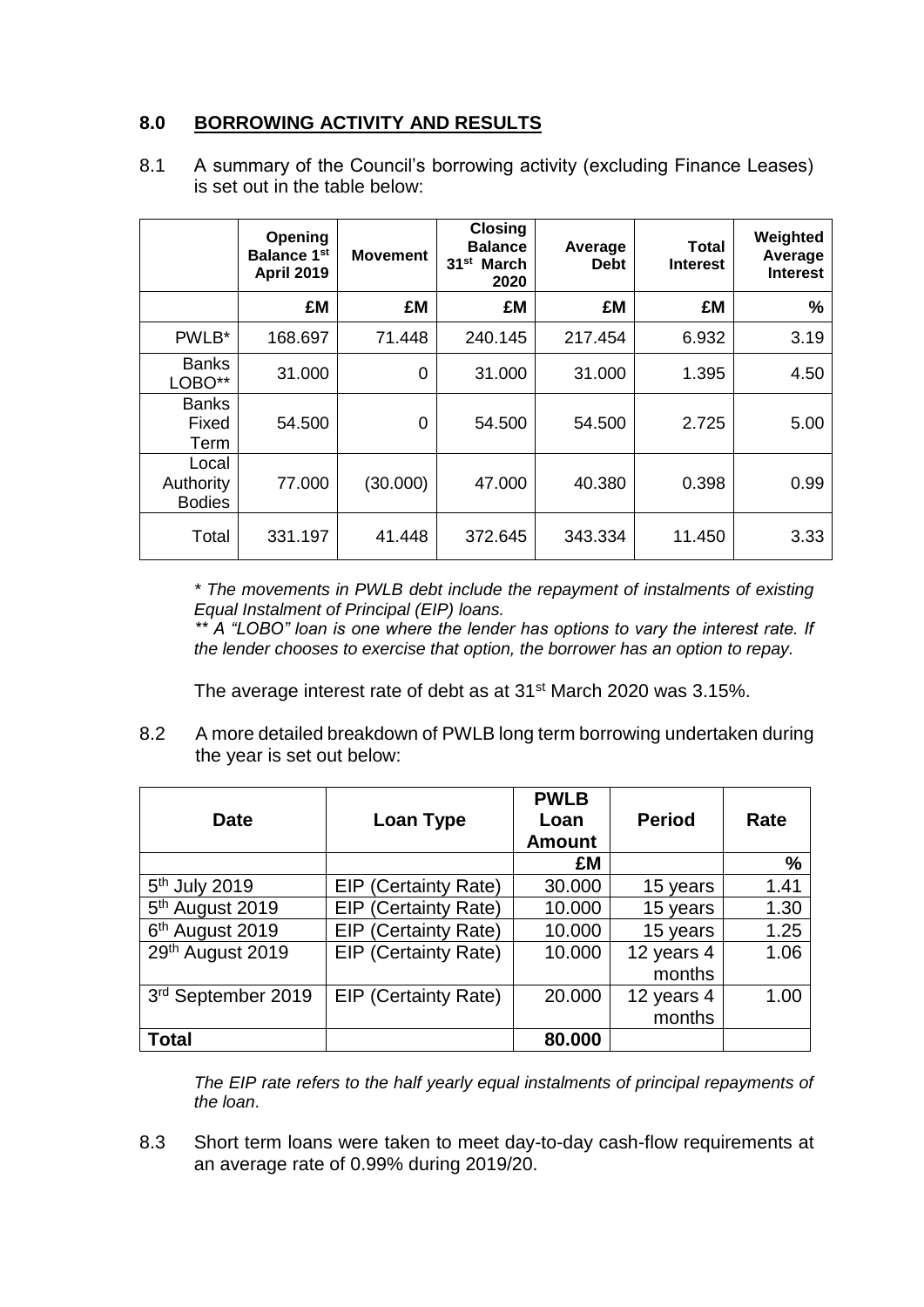- 8.4 During the year there was no variance reported in the Council's Net Capital Financing Budget of £18.9m, despite the challenges faced with investment income and maintaining our low risk strategy.
- 8.5 There were no opportunities to further reduce the cost of our borrowing via rescheduling during the year.

#### **9.0 ESTIMATED AND ACTUAL TREASURY POSITION AND PRUDENTIAL AND TREASURY INDICATORS**

9.1 During the financial year 2019/20, the Council operated within its limits set out in the 'Capital Strategy Report Incorporating Prudential Indicators' and 'Treasury Management Strategy', both of which were approved by Council on 27th March 2019. Details of limits and actual performance are as follows:

|                                                                                 | 2019/20<br><b>Actual</b> |
|---------------------------------------------------------------------------------|--------------------------|
| Capital Expenditure 2019/20                                                     | 121.284M                 |
| <b>Capital Financing Requirement</b><br>(CFR) as at 31 <sup>st</sup> March 2020 | 493.487M                 |

| <b>Limit / Indicator</b>                                                           | 2019/20<br><b>Limit / Indicator</b> | 2019/20<br>Actual                         |  |
|------------------------------------------------------------------------------------|-------------------------------------|-------------------------------------------|--|
| Authorised Limit (£)<br>(Limit beyond which borrowing<br>is prohibited)            | 512.000M                            | 373.600M<br>(at highest point in<br>year) |  |
| Operational Boundary (£)<br>(Indicator to ensure Authorised<br>Limit not breached) | 381,000M                            | 373.100M<br>(at year end)                 |  |
| External Debt (£)                                                                  | 378,447M                            | 372.645M                                  |  |
| <b>Other Long Term Liabilities</b>                                                 | 0.200M                              | 0.071M                                    |  |
| Sub total                                                                          | 378.647M                            | 372.716M                                  |  |
| <b>Other: Finance Lease</b>                                                        | 0.384M                              | 0.384M                                    |  |
| Borrowing + Other Long Term<br>Liabilities                                         | 379.031M                            | 373.100M                                  |  |
| Ratio of Financing Costs to Net<br><b>Revenue Stream</b>                           | 4.86%                               | 4.91%                                     |  |
| Funds invested for greater than<br>1 year $(E)$                                    | 25M                                 | 4.25M                                     |  |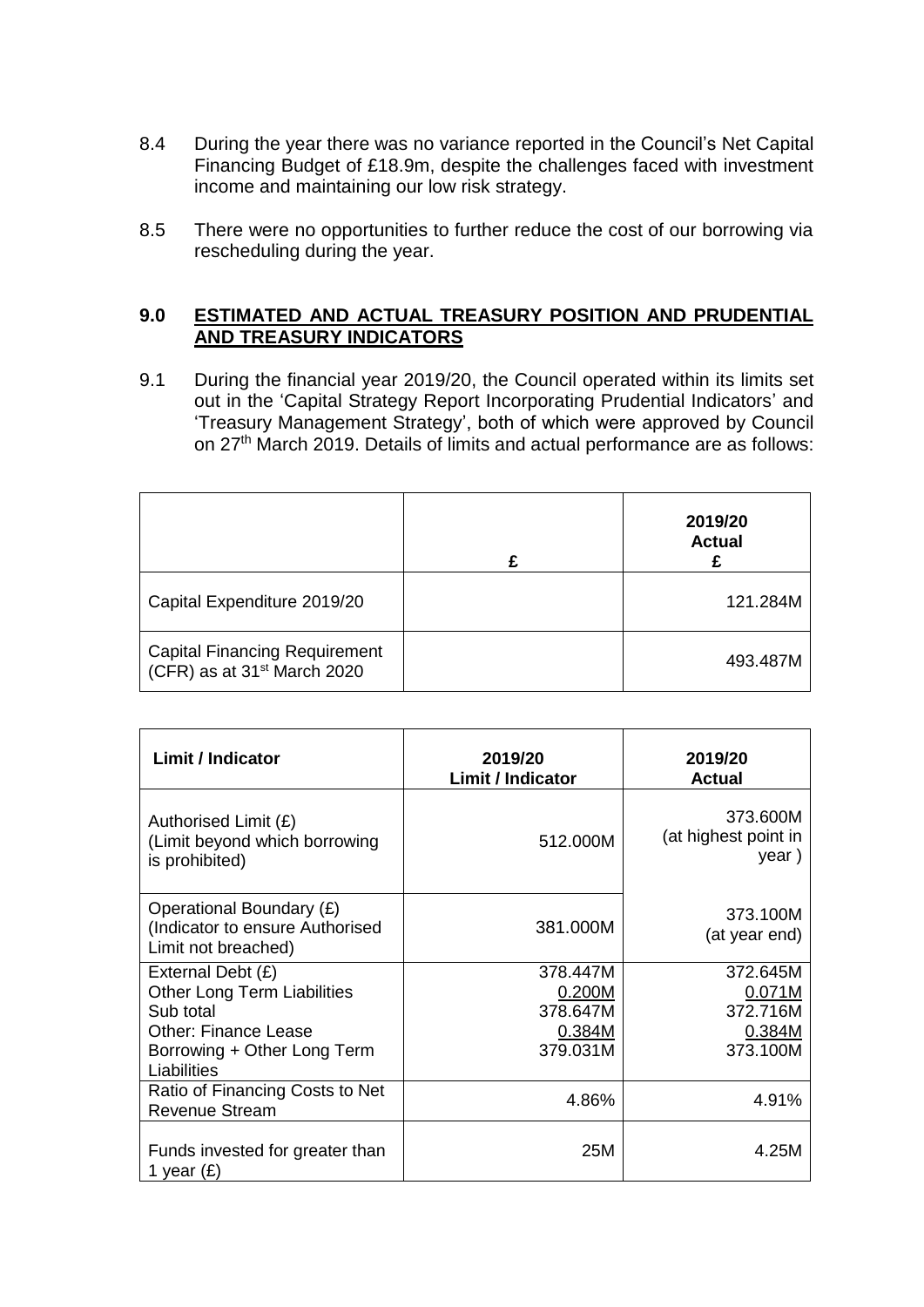| <b>LOBO Limit</b>                       | £50M / 20% of debt<br>portfolio | £31M / 8% of debt<br>portfolio |  |
|-----------------------------------------|---------------------------------|--------------------------------|--|
|                                         | Under 12 mths 0-70%             | Under 12 mths 13%              |  |
|                                         | 12 mths $-2$ yrs 0-70%          | 12 mths $-2$ yrs<br>- 3%       |  |
|                                         | 2-5 years 0-60%                 | 2-5 years<br>10%               |  |
| <b>Maturity Structure of Fixed Rate</b> | 5-10 years 0-70%                | 5-10 years 17%                 |  |
| Debt                                    | 10-20 years 0-90%               | $10-20$ years<br>8%            |  |
|                                         | 20-30 years 0-90%               | $20-30$ years<br>0%            |  |
|                                         | 30-40 years 0-90%               | 30-40 years 49%                |  |
|                                         | 40-50 years 0-90%               | 40-50 years<br>0%              |  |

## **10.0 INVESTMENT STRATEGY**

- 10.1 The Council manages its investments in-house, investing during 2019/20 in line with the lender criteria as set out in the Treasury Management Strategy approved by Council on the 27<sup>th</sup> March 2019. Investment policy is governed by Welsh Government guidance.
- 10.2 The Council's temporary cash flows are currently being invested in the Debt Management Account Deposit Facility and other Government backed public sector bodies. The Council supplements this strategy with lending to organisations subject to Section 151 officer determination, following appropriate due diligence and subject to appropriate and acceptable security arrangements being put in place. This low risk strategy was determined balancing risk and return. It is acknowledged that low risk investment strategies result in lower investment returns.
- 10.3 During the year, the Council has complied with the approved 2019/20 Treasury Management Strategy and there have been no liquidity difficulties.

### **11.0 INVESTMENT ACTIVITY AND RESULTS**

11.1 The following table shows the overall result of the investment activities undertaken by the Council:

|               | <b>Interest</b><br><b>Received</b> | Average<br>Cash<br><b>Balance</b> | <b>Return on</b><br>Investments | <b>Benchmark</b><br>Return* |
|---------------|------------------------------------|-----------------------------------|---------------------------------|-----------------------------|
|               | £M                                 | £M                                | $\%$                            | %                           |
| Cash Balances | 0.151                              | 37.116                            | 0.41                            | 0.53                        |

*\* The benchmark return for Local Authority internally managed funds is the average 7-day LIBID rate.* 

11.2 The Economic Background section of this report set out the continuing challenging economic conditions during this period. As a result of these conditions and our low risk strategy, interest rates on investments remain low.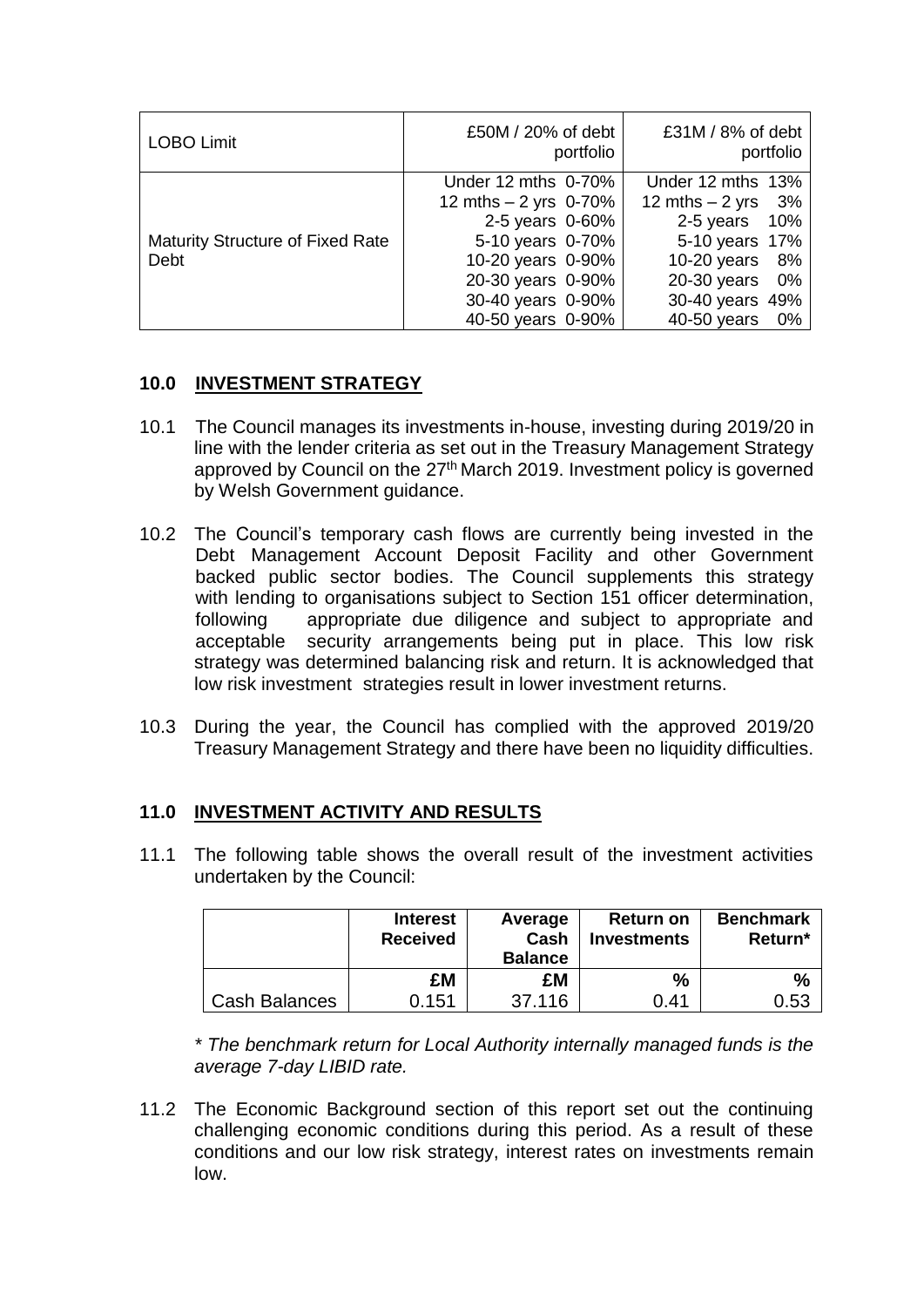# **12.0 EQUALITY AND DIVERSITY IMPLICATIONS**

12.1 The report provides an overview of the Council's Treasury Management activities during 2019/20 in line with the Strategy reports approved by Council in March 2019. As a result, no Equality Impact Assessment is required for the purposes of this report.

## **13.0 CONSULTATION**

13.1 Following consideration by Council, this report will be subject to review via the Council's scrutiny arrangements.

## **14.0 FINANCIAL IMPLICATION(S)**

14**.**1 The financial results / implications of the Council's Treasury Management arrangements in 2019/20 have been incorporated into quarterly Performance Reports during the year and also reported to Council on 27<sup>th</sup> November 2019 as part of the 2019/20 Mid-Year Treasury Management Stewardship Report.

## **15.0 LEGAL IMPLICATIONS** *OR* **LEGISLATION CONSIDERED**

15.1 The report ensures the Council complies with its legal duty under the Local Government Act 2003 and in doing so is in line with the CIPFA Code of Practice on Treasury Management and the CIPFA Prudential Code for Capital Finance in Local Authorities.

### **16.0 LINKS TO CORPORATE AND NATIONAL PRIORITIES AND THE WELL-BEING OF FUTURE GENERATIONS ACT**

- 16.1 This report evidences the progress made in delivering the Council's Corporate Plan – '*The Way Ahead'* in particular through supporting the 'Living Within Our Means' theme by pursuing optimum treasury management performance or return at the same time as managing associated risk.
- 16.2 The report also supports the Well-being of Future Generations Act in particular 'a globally responsible Wales' through responsible management and investment of the Council's resources.

### **17.0 CONCLUSION**

17.1 The 2019/20 financial year has continued to be challenging in relation to Treasury Management and this report highlights for Members that all related activities have operated effectively and within budgetary and prudential limits.

### **Other information:**

**Relevant Scrutiny Committee – Finance and Performance Scrutiny Committee**